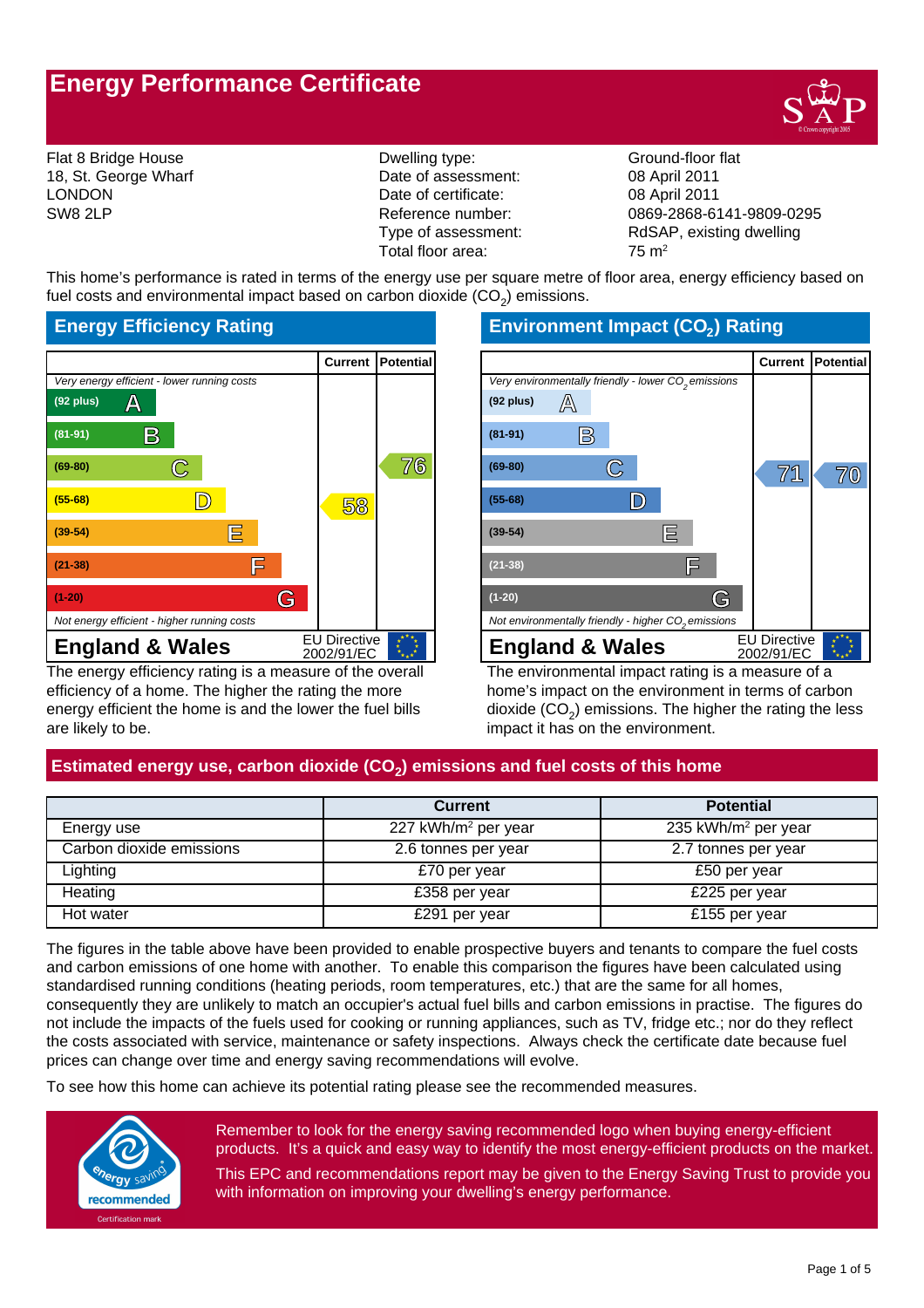# **About this document**

The Energy Performance Certificate for this dwelling was produced following an energy assessment undertaken by a qualified assessor, accredited by ECMK Ltd, to a scheme authorised by the Government. This certificate was produced using the RdSAP 2005 assessment methodology and has been produced under the Energy Performance of Buildings (Certificates and Inspections) (England and Wales) Regulations 2007 as amended. A copy of the certificate has been lodged on a national register.

Assessor's accreditation number: ECMK201800 Assessor's name: Miss Claire Pierrot Company name/trading name: Miss Claire Pierrot

Phone number: 07813 078938 Fax number: E-mail address: pollypierrot@hotmail.co.uk Related party disclosure: No related party

Address: The State of the State of the State of State of State and Address: Address: Address: Address: Address: Address: Address: Address: Address: Address: Address: Address: Address: Address: Address: Address: Address: Ad London, SW8 2JE

### **If you have a complaint or wish to confirm that the certificate is genuine**

Details of the assessor and the relevant accreditation scheme are as above. You can get contact details of the accreditation scheme from their website at www.ecmk.co.uk together with details of their procedures for confirming authenticity of a certificate and for making a complaint.

## **About the building's performance ratings**

The ratings on the certificate provide a measure of the building's overall energy efficiency and its environmental impact, calculated in accordance with a national methodology that takes into account factors such as insulation, heating and hot water systems, ventilation and fuels used. The average Energy Efficiency Rating for a dwelling in England and Wales is band E (rating 46).

Not all buildings are used in the same way, so energy ratings use 'standard occupancy' assumptions which may be different from the specific way you use your home. Different methods of calculation are used for homes and for other buildings. Details can be found at www.communities.gov.uk/epbd

Buildings that are more energy efficient use less energy, save money and help protect the environment. A building with a rating of 100 would cost almost nothing to heat and light and would cause almost no carbon emissions. The potential ratings on the certificate describe how close this building could get to 100 if all the cost effective recommended improvements were implemented.

# **About the impact of buildings on the environment**

One of the biggest contributors to global warming is carbon dioxide. The way we use energy in buildings causes emissions of carbon. The energy we use for heating, lighting and power in homes produces over a quarter of the UK's carbon dioxide emissions and other buildings produce a further one-sixth.

The average household causes about 6 tonnes of carbon dioxide every year. Adopting the recommendations in this report can reduce emissions and protect the environment. You could reduce emissions even more by switching to renewable energy sources. In addition there are many simple everyday measures that will save money, improve comfort and reduce the impact on the environment. Some examples are given at the end of this report.



#### **Click www.epcadviser.direct.gov.uk our online tool which uses information from this EPC to show you how to save money on your fuel bills.**

Further information about Energy Performance Certificates can be found under Frequently Asked Questions at www.epcregister.com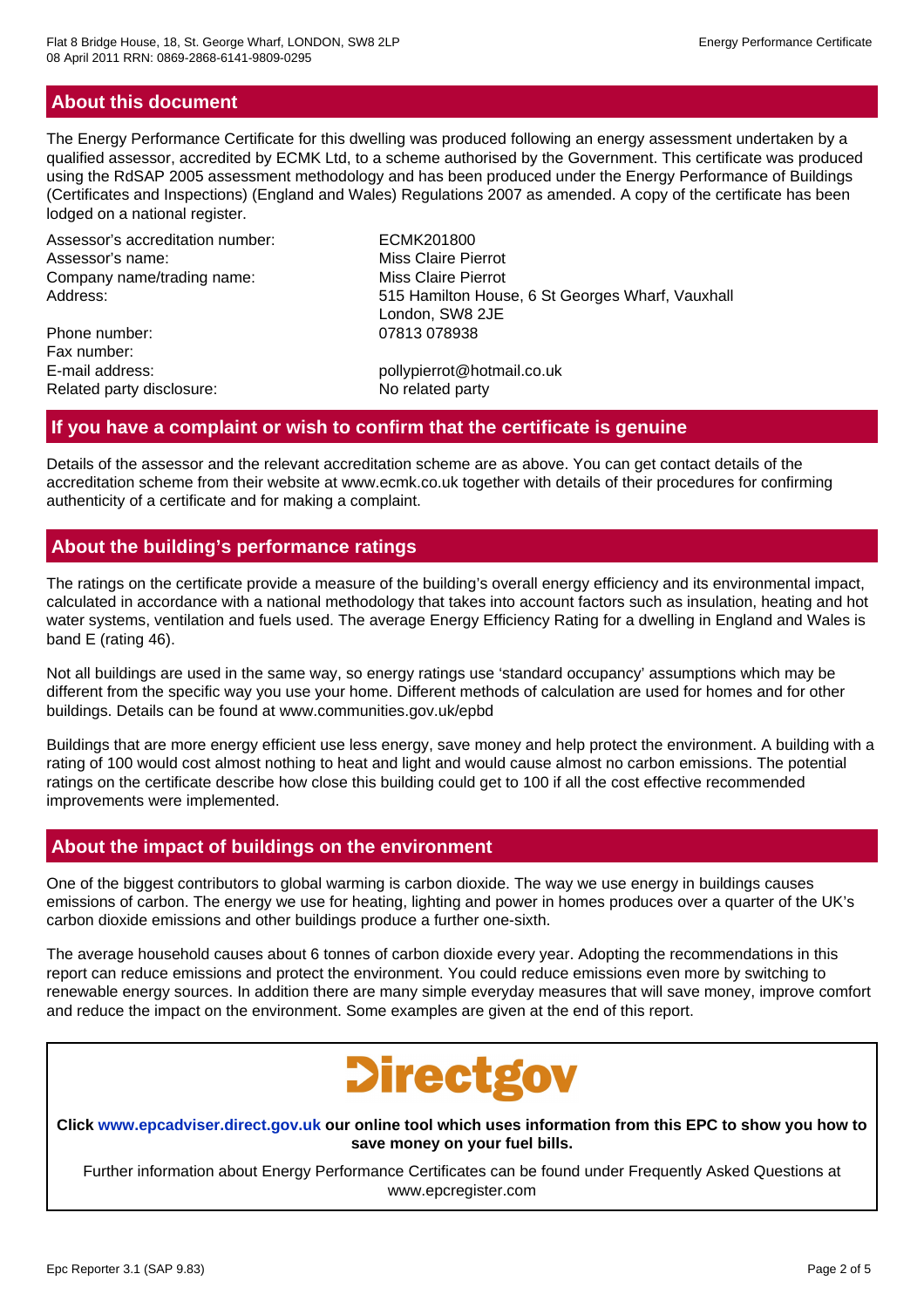# **Recommended measures to improve this home's energy performance**

Flat 8 Bridge House **Date of certificate:** 08 April 2011 LONDON SW8 2LP

18, St. George Wharf Reference number: 0869-2868-6141-9809-0295

### **Summary of this home's energy performance related features**

The table below is an assessment of the key individual elements that have an impact on this home's energy and environmental performance. Each element is assessed by the national calculation methodology against the following scale: Very poor / Poor / Average / Good / Very good. The assessment does not take into consideration the physical condition of any element. 'Assumed' means that the insulation could not be inspected and an assumption has been made in the methodology based on age and type of construction.

|                                                 |                                             | <b>Current performance</b> |               |
|-------------------------------------------------|---------------------------------------------|----------------------------|---------------|
|                                                 | Description<br>Element                      |                            | Environmental |
| Walls                                           | System built, as built, insulated (assumed) | Good                       | Good          |
| Roof                                            | (another dwelling above)                    |                            |               |
| Floor                                           | Suspended, insulated (assumed)              | ۰                          |               |
| <b>Windows</b>                                  | Fully double glazed                         | Good                       | Good          |
| Main heating                                    | Room heaters, electric                      | Very poor                  | Poor          |
| Main heating controls                           | Appliance thermostats                       | Good                       | Good          |
| Secondary heating                               | None                                        |                            |               |
| Hot water                                       | Electric immersion, standard tariff         | Very poor                  | Poor          |
| Lighting                                        | Low energy lighting in 41% of fixed outlets | Average                    | Average       |
| <b>Current energy efficiency rating</b><br>D 58 |                                             |                            |               |

Current environmental impact  $(CO_2)$  rating  $C$  71

### **Low and zero carbon energy sources**

None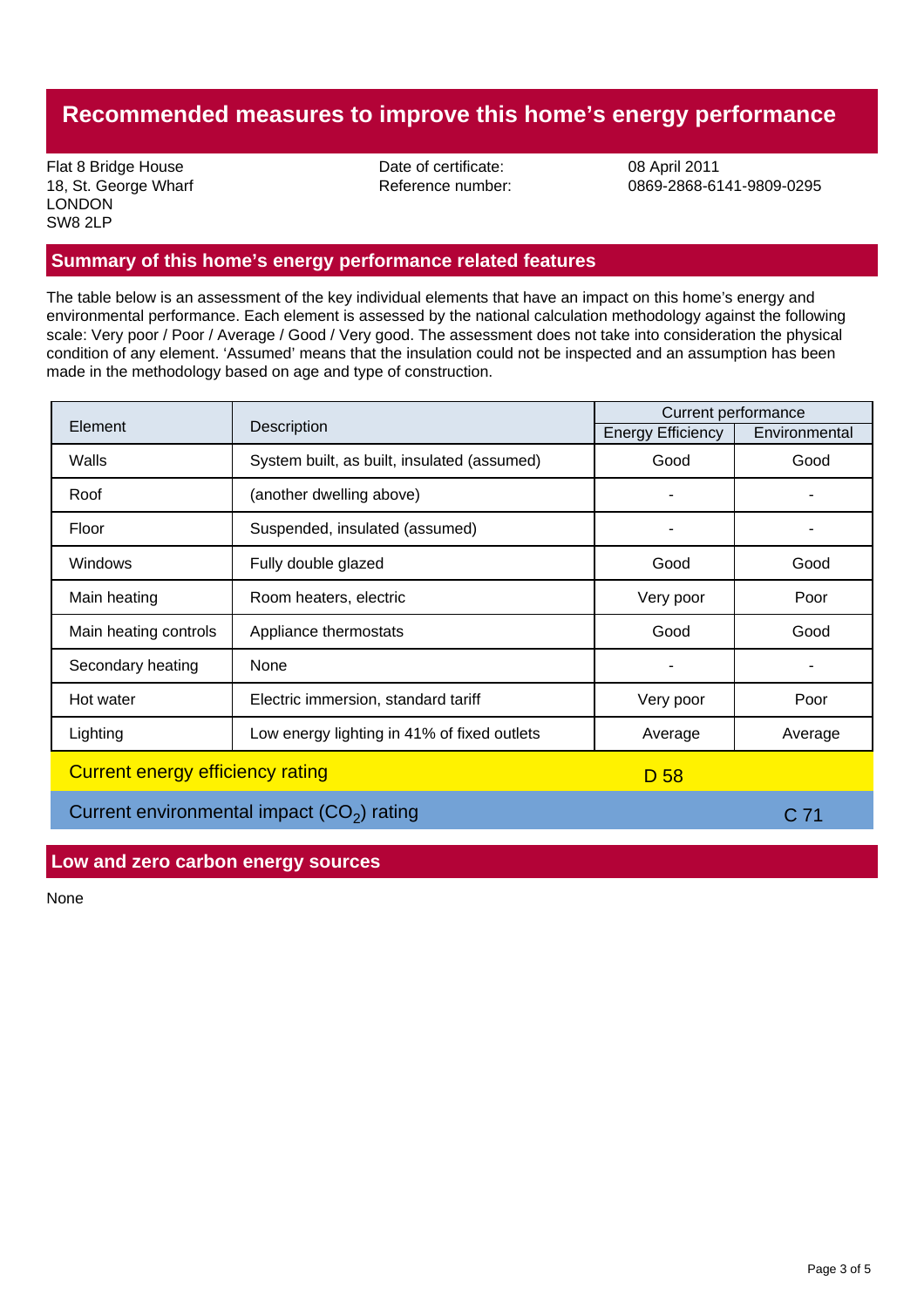### **Recommendations**

The measures below are cost effective. The performance ratings after improvement listed below are cumulative, that is they assume the improvements have been installed in the order that they appear in the table.

|                                                 | Typical savings per<br>year | Performance ratings after improvement |               |  |  |
|-------------------------------------------------|-----------------------------|---------------------------------------|---------------|--|--|
| Lower cost measures (up to £500)                |                             | <b>Energy Efficiency</b>              | Environmental |  |  |
| Low energy lighting for all fixed outlets<br>1. | £14                         | D 58                                  | C 72          |  |  |
| Sub-total                                       | £14                         |                                       |               |  |  |
| Higher cost measures (over £500)                |                             |                                       |               |  |  |
| 2 Fan-assisted storage heaters                  | £274                        | C <sub>76</sub>                       | C 70          |  |  |
| Total                                           | £288                        |                                       |               |  |  |
| <b>Potential Energy efficiency rating</b>       | C 76                        |                                       |               |  |  |
| Potential environmental impact $(CO2)$ rating   | C 70                        |                                       |               |  |  |

### **Further measures to achieve even higher standards**

#### None

Improvements to the energy efficiency and environmental impact ratings will usually be in step with each other. However, they can sometimes diverge because reduced energy costs are not always accompanied by a reduction in carbon dioxide (CO $_{\rm 2}$ ) emissions.